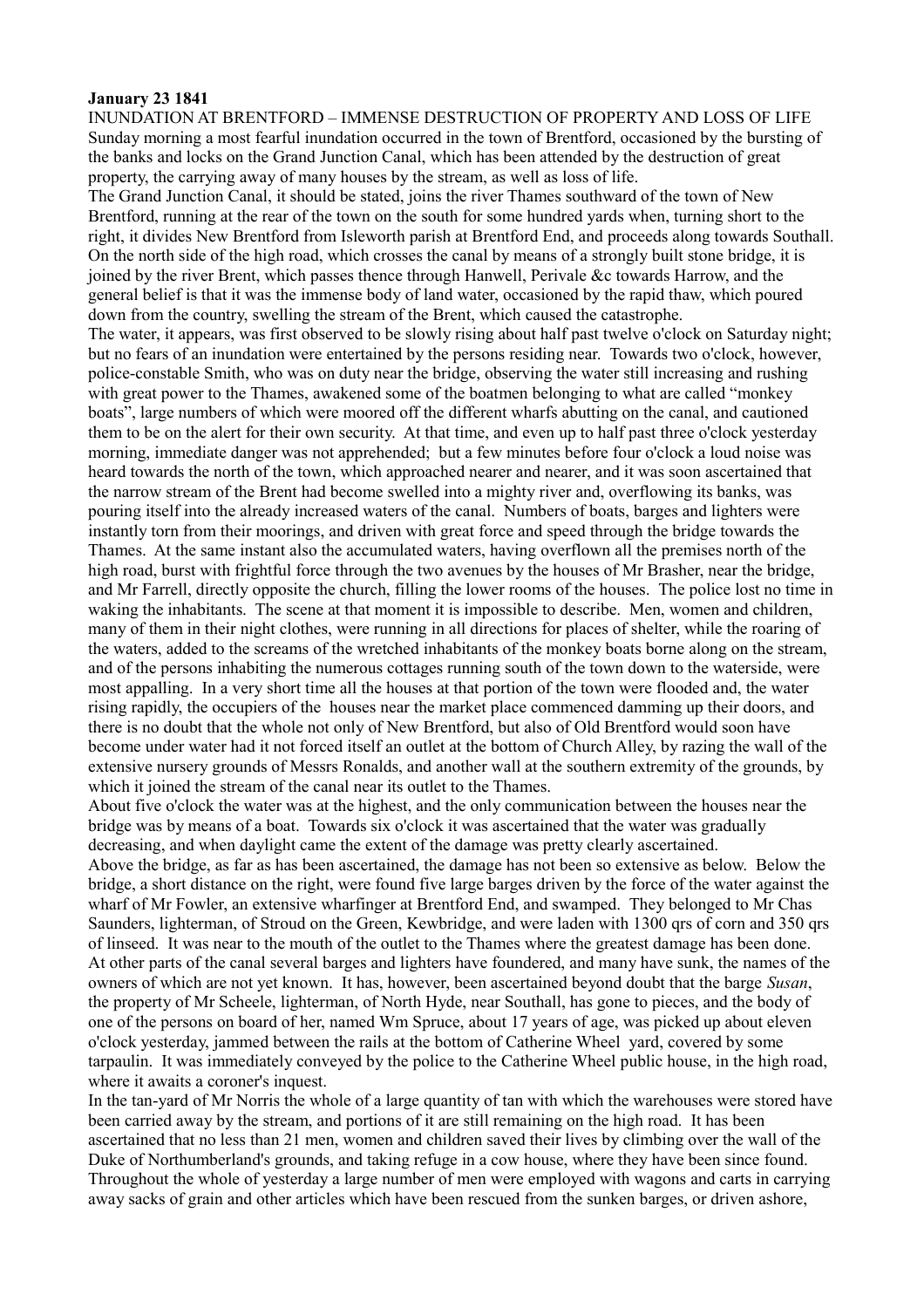one of which, belonging to Mr Saunders, went to pieces in the afternoon. Messrs Joseph Dawson and Co, whose timber wharf is on the north side of the bridge, have lost numerous timber floats, as have also Messrs Abercrombie, but they will be probably recovered. The house of Mr Whitburn, tobacconist, at the opposite corner of the bridge, has sustained great damage, the gable end having been carried away at the bottom, and there is no doubt had the water, which was within a foot of the crown of the bridge, risen higher than the bridge itself, with the adjoining houses, must have been carried away. Above the bridge, where the junction of the waters of the Brent with those of the canal took place, the towing-path has been washed away and, consequently, no intelligence could be obtained as to the extent of damage further up the country. ADDITIONAL PARTICULARS

*New Brentford, Monday evening* Throughout the day the town of Brentford has been thronged by persons from the neighbouring towns and villages, and even from the Metropolis, anxious to visit the scene of the late inundation.

The infant school rooms in the Butts were on Sunday evening prepared, by order of the Rev Dr Stoddart and Messrs Banting and Hopkins, the churchwardens, for the reception of the distressed boatmen, and public intimation to that effect having been given, on the doors being thrown open no less a number than ninety men, women and children presented themselves and were admitted. At six o'clock they were refreshed with a plentiful supply of coffee and bread and butter, after which those whose boats were not so much damaged as to render them destitute were dismissed, and the remainder, amounting to sixty, were at nine o'clock supplied with a good supper, and at about half past ten o'clock, clean straw having been laid down, they retired to rest, the males in one room and the females in another. This morning, at eight o'clock, they all had breakfast, and at dinner the number was increased to sixty eight. What makes the case of these unfortunate individuals more distressing is the fact that, as they were clearing out, about five weeks since, to return with their boats to their houses, the late severe frost set in, and they being compelled to remain until the ice broke up, many of them were reduced to such distress as to be obliged to beg of the inhabitants, and now that the ice had partly broken up and they were preparing to start on Sunday morning, their vessels have been wrecked, and most of them have escaped but with their lives.

Nine boats are supposed to have been sunk and broken up by the stream, as no trace of them has as yet been discovered. In addition to this, several are known to be seriously injured, as well as their freights rendered unfit for further use.

During the day great numbers of persons have been busily engaged in clearing out some of the barges lying off the shore, in which they have to some extent succeeded; also in fishing up large numbers of sacks of wheat &c, which had been washed out of the craft, but from its sodden and swollen state, by which many of the sacks have been burst, it is feared it will not be of much value. Mr Saunders has today succeeded in getting up one of his five barges, which has been found not to be so much injured as was anticipated. Mr Fowler, against whose wharf Mr Saunders's barges were swamped, has lost three barges of coals. He had for some time previously been ill, and died rather unexpectedly on Sunday evening.

A man belonging to Mr Fowler, named Henry Corsell, is now lying without the slightest chance of surviving. He was found about 11 o'clock on Sunday forenoon in one of the barges, which was riding in safety off the wharf, lying on his bed in the cabin in a state of insensibility, and very much cut about the head, and is labouring under a concussion of the brain.

In addition to the wharfs and premises of Messrs Bourne, Curtis, Sims and others, whose premises were stored with wheat and other grain, &c, most of which have been flooded and damaged, there are nearly fifty small cottages, situated in the yards and alleys leading from the high road to the water, and are inhabited by the poorer class, who have suffered considerably by the inundation, as have also a large number of inhabitants of the High street. The damage done at Mr Norris's yard is estimated at nearly £1000. In the course of the afternoon each of the poorer cottagers who have suffered from the flood have been presented by the parochial authorities with a hundred and a half weight of coals, for the purpose of drying their dwellings, the water having nearly subsided.

With regard to the origin of the calamity, it is evident, from an inspection of the locks and banks of the canal, that they have not given way, as was at first supposed; and police-constable Smith, who was on duty at the time at the side of the canal, gave the following statement of the occurrence :-

It was about twenty minutes past twelve o'clock on Saturday night that he first noticed the boatmen, whose boats were moored on the side of the canal, preparatory to their departure, making remarks about the rising of the water, when he rendered them assistance in more securely fastening their craft. Before one o'clock, however, the ice broke up with a loud noise, when the boatmen became more alarmed, and some of them got out on the towing-path, where they were immediately knee deep in water, and one woman, about two o'clock, being knocked by the ice into the canal, he jumped in and got her out. About two o'clock some